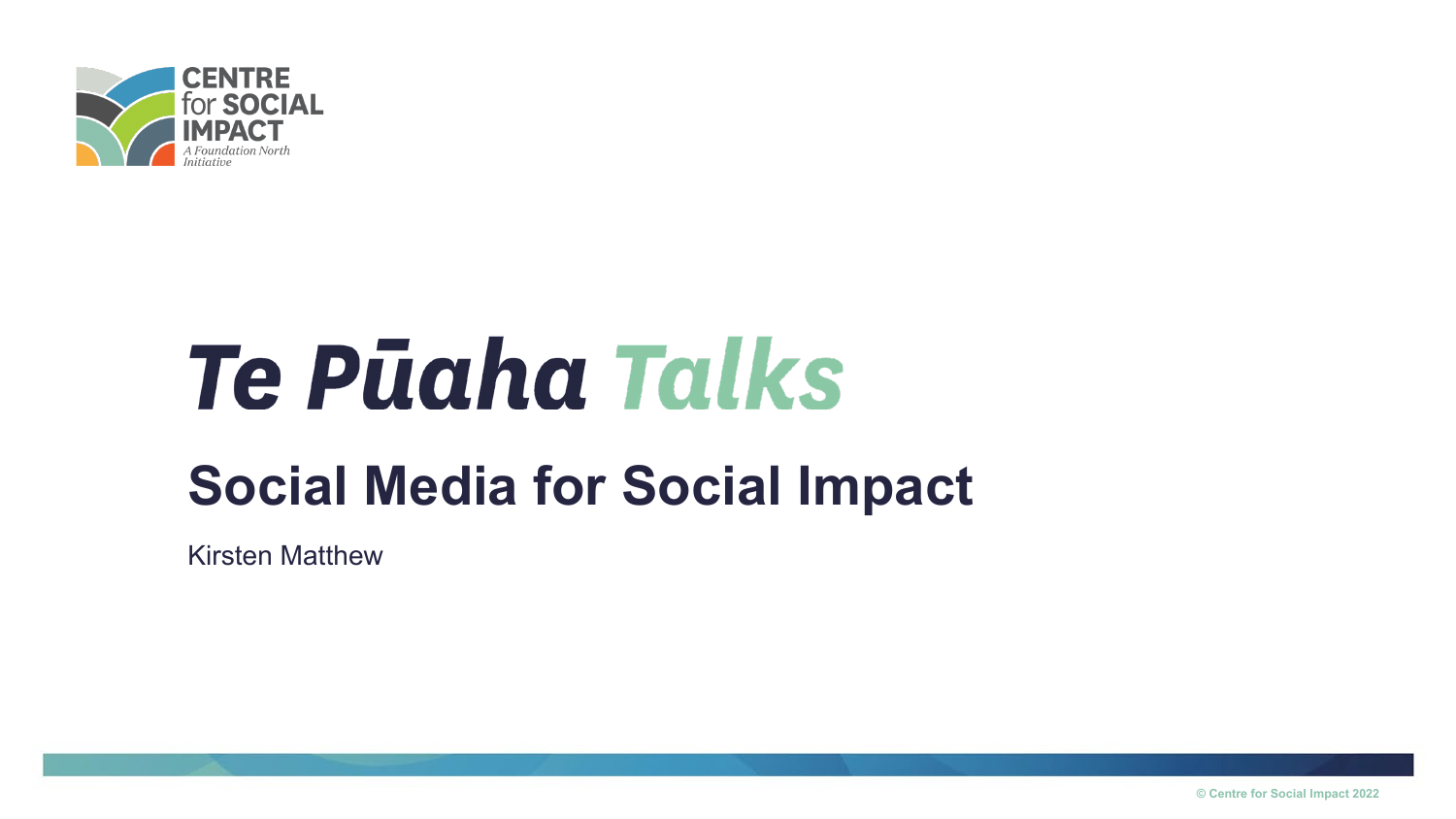## **Reading & Watching Recommendations**

| <b>Books</b>                                                                                                                                                                                                                           | <b>Viewing</b>                                                                                                               | <b>Blogs &amp; Articles</b>                                                                                                                                                                                                                                                                                                                                                                                                          |
|----------------------------------------------------------------------------------------------------------------------------------------------------------------------------------------------------------------------------------------|------------------------------------------------------------------------------------------------------------------------------|--------------------------------------------------------------------------------------------------------------------------------------------------------------------------------------------------------------------------------------------------------------------------------------------------------------------------------------------------------------------------------------------------------------------------------------|
| Jab, Jab, Jab, Right Hook: How to Tell<br>Your Story in a Noisy Social World<br>So You've Been Publicly Shamed by<br><b>Jon Ronson</b><br>Any of the books on this reading list for<br>social media managers compiled by<br>Hootsuite. | The Social Dilemma on Netflix<br>The Great Hack on Netflix<br>$\bullet$<br>Center for Humane Technology videos<br>on Youtube | How audiences differ on social media,<br>via Strike Social<br>How TikTok works, via Mabel Maguire<br><b>TikTok overview by Krunch</b><br>Why a hard sell is a bad idea on social,<br>via Mabel Maguire<br>The ethics of social media - multiple<br>readings from Center for Humane<br><b>Technology</b><br>How to do hashtags well<br>How to do social media giveaways<br>Tips to improve followers via Social<br><b>Media Today</b> |
|                                                                                                                                                                                                                                        |                                                                                                                              | Te Pūaha o te Ako                                                                                                                                                                                                                                                                                                                                                                                                                    |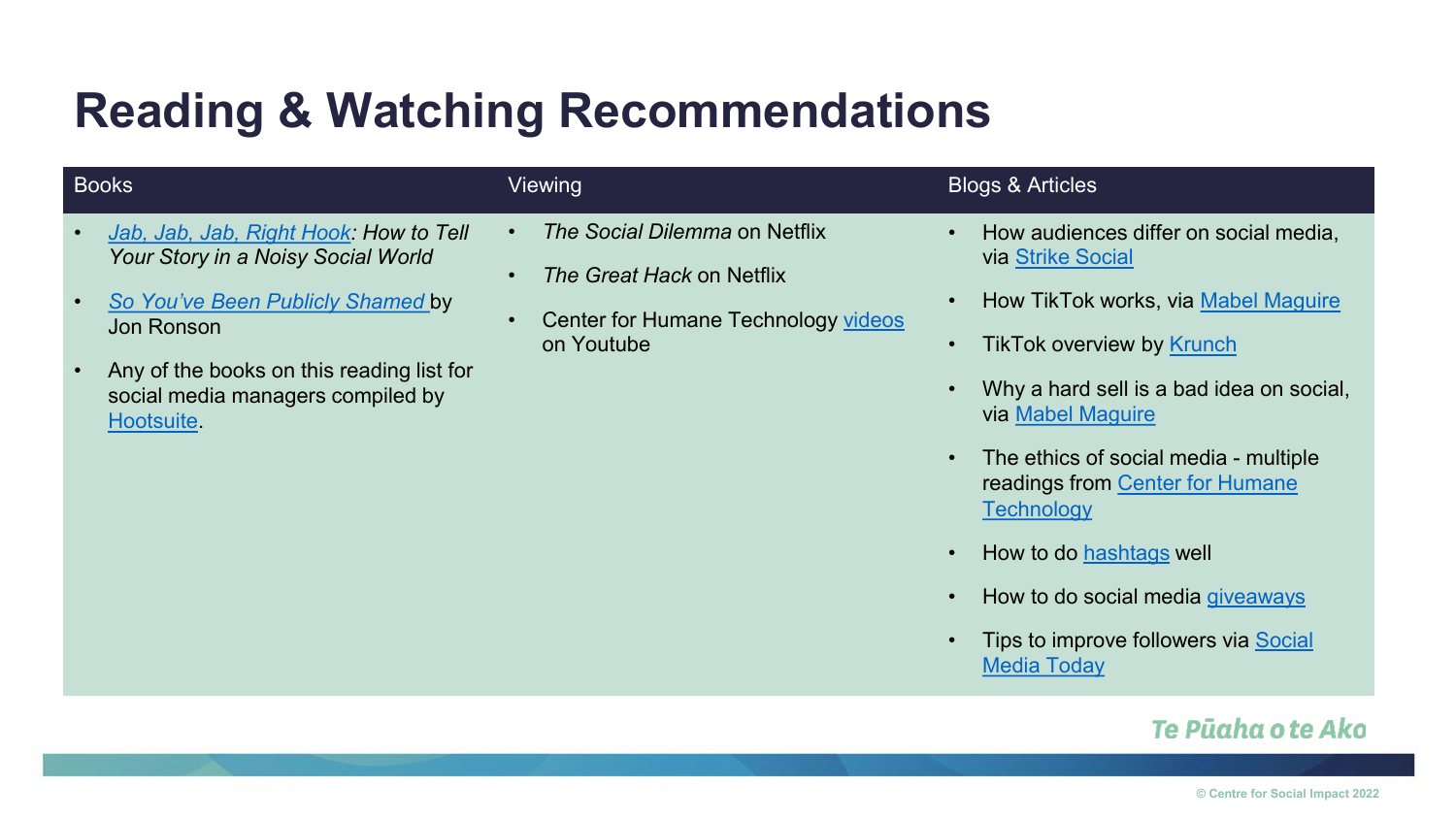### **Other Cool Stuff**

- This [live counter](https://www.coupofy.com/social-media-in-realtime/#open-menu) shows you how many people are on social media around the world in real time
- Tutorials on how to use [Canva's](https://www.canva.com/designschool/tutorials/) design platform
- How to create a Response Bank for your organisation:
	- Create an excel filled with every question ever asked on social and any you could be asked
	- Add all comments you get and could get
	- Craft responses for each in the brand's tone
	- Flag up ones that need to be escalated/hidden
	- Share with anyone working on your social media

Te Pūaha o te Ako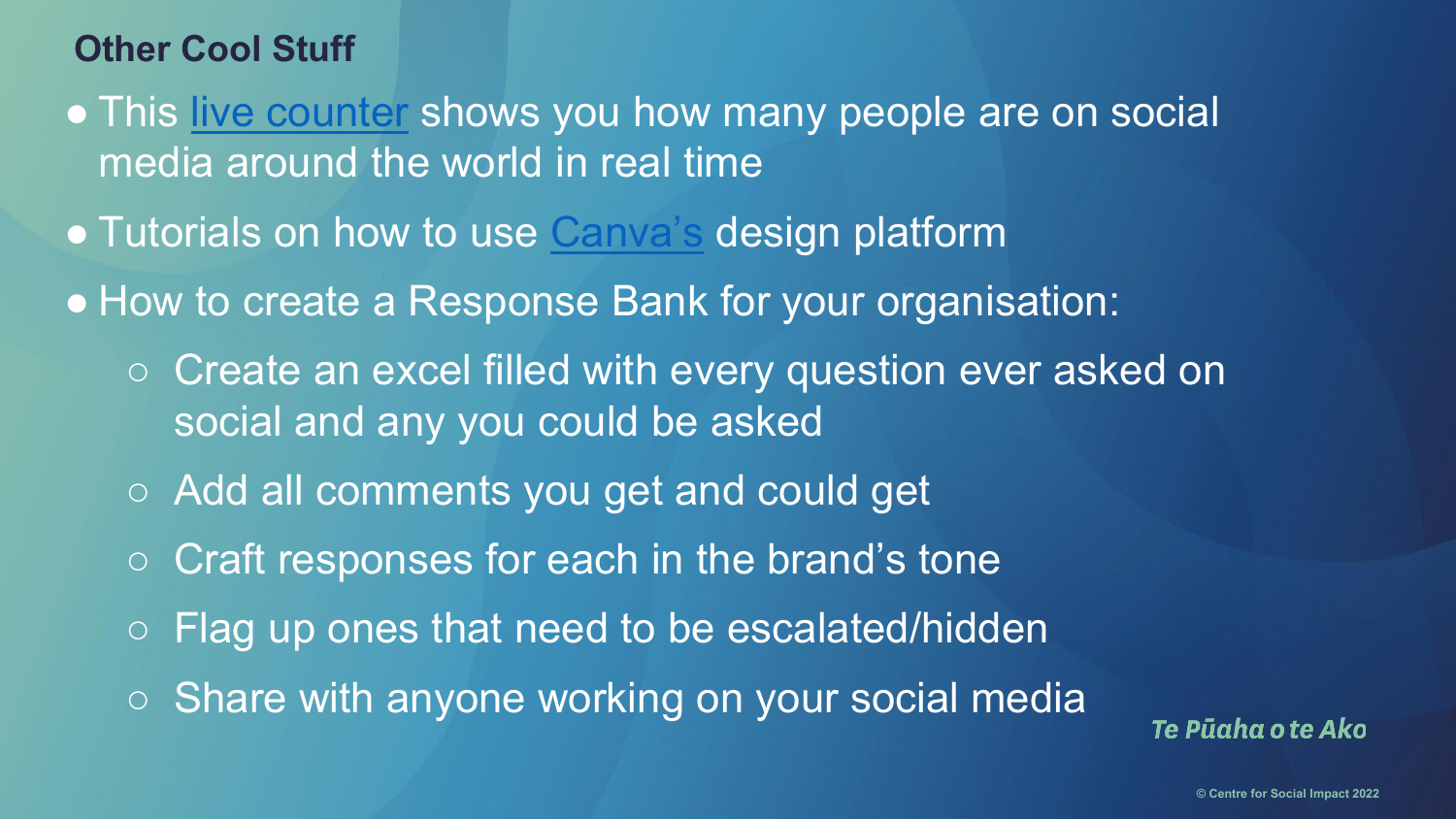#### **Monthly Content Calendar for You to Download & Use**

| Social Media Calendar - April |           |                |                                                                                       |            |                                                                                             |                                 |           |
|-------------------------------|-----------|----------------|---------------------------------------------------------------------------------------|------------|---------------------------------------------------------------------------------------------|---------------------------------|-----------|
| Date                          | Day       |                | <b>Theme</b>                                                                          | Photograph | <b>Link to Reshare Content</b>                                                              | <b>Notes / Text suggestions</b> | Approved? |
|                               |           | Instagram Post | April fools - fun graphic post                                                        |            |                                                                                             |                                 |           |
| 1st                           | Wednesday | Facebook Post  | Spotify playlist to get you through<br>Hump Day                                       |            |                                                                                             |                                 |           |
| 2nd                           | Thursday  | Instagram Post | Service info post                                                                     |            |                                                                                             |                                 |           |
|                               |           | Facebook Post  | Spotlight On Research in our field                                                    |            |                                                                                             |                                 |           |
| 3rd<br>Friday                 |           | Instagram Post | Cheers to the weekend! What<br>we're doing this weekend.                              |            |                                                                                             |                                 |           |
|                               |           | Facebook Post  | Tangential post- link to<br>documentary about our area of<br>expertise                |            |                                                                                             |                                 |           |
| 4th                           | Saturday  | Instagram Post | Behind-the-scenes: visits to<br>client/workshop pic                                   |            | Could use shots like these, if you havent<br>used them already - link to dropbox<br>folder. |                                 |           |
|                               |           | Facebook Post  | Tangential post: Conference or<br>exhibition coming up that relates<br>to what we do. |            |                                                                                             |                                 |           |

### You can download this template [here.](https://bit.ly/3yET82U)

#### Te Pūaha o te Ako